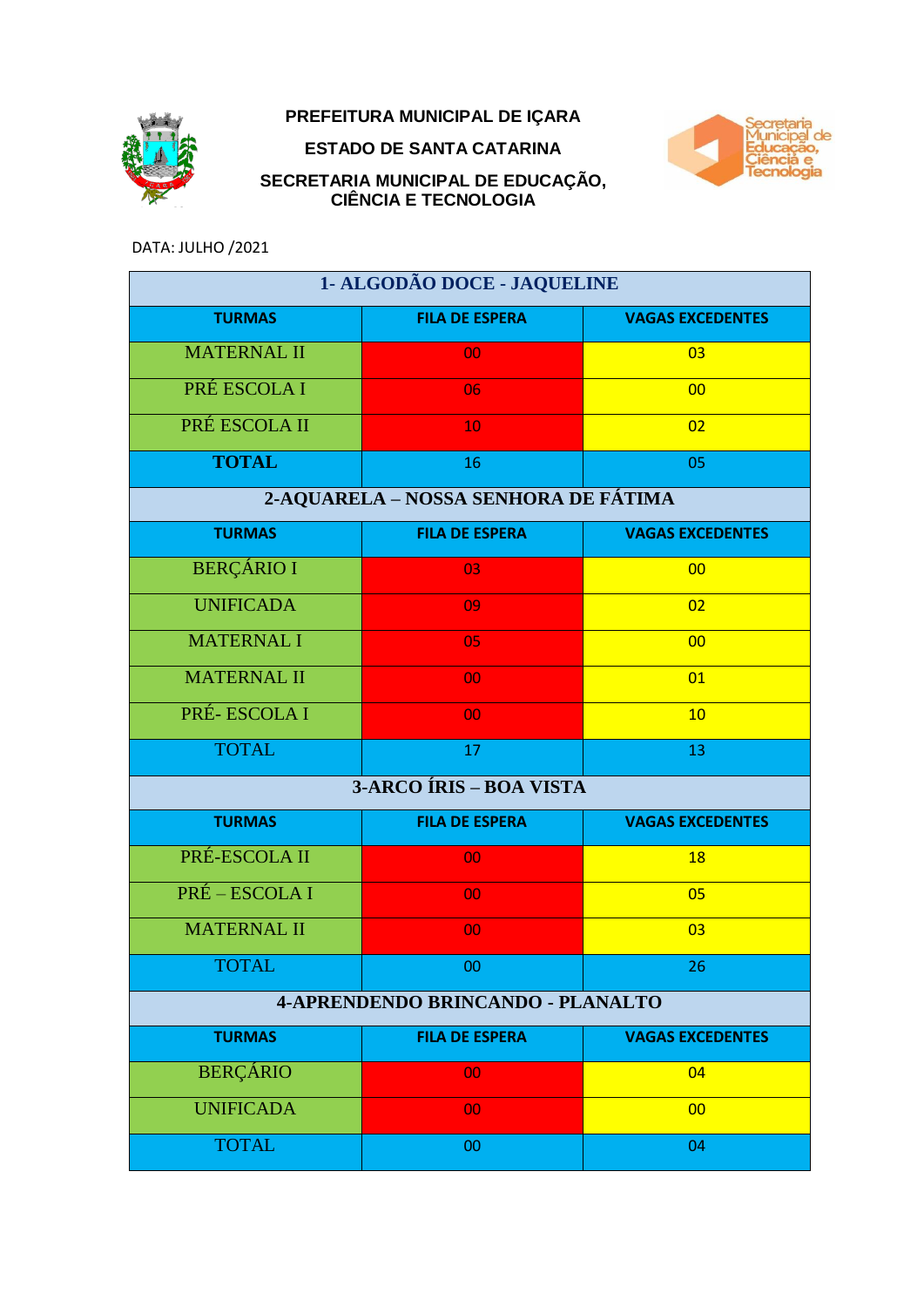| 5-AVENTURA DA CRIANÇA-LINHA PASCOALINE        |                                            |                         |
|-----------------------------------------------|--------------------------------------------|-------------------------|
| <b>TURMAS</b>                                 | <b>FILA DE ESPERA</b>                      | <b>VAGAS EXCEDENTES</b> |
| UNIFICADA / MATUTINO                          | 00                                         | 14                      |
| UNIFICADA/VESPERTINO                          | 00                                         | 10                      |
| <b>TOTAL</b>                                  | 00                                         | 24                      |
| <b>6-ALEGRIA DO SABER - PRESIDENTE VARGAS</b> |                                            |                         |
| <b>TURMAS</b>                                 | <b>FILA DE ESPERA</b>                      | <b>VAGAS EXCEDENTES</b> |
| <b>BERÇÁRIO I</b>                             | 01                                         | 00                      |
| <b>MATERNAL I</b>                             | 00                                         | 00                      |
| <b>MATERNAL II</b>                            | 00                                         | 15                      |
| PRÉ – ESCOLA I                                | 00                                         | 14                      |
| PRÉ – ESCOLA II                               | 00                                         | 13                      |
| <b>TOTAL</b>                                  | 01                                         | 42                      |
|                                               | 7-A MAGIA DO APRENDER - LOMBAS             |                         |
| <b>TURMAS</b>                                 | <b>FILA DE ESPERA</b>                      | <b>VAGAS EXCEDENTES</b> |
| <b>UNIFICADA / MATUTINO</b>                   | 00                                         | 08                      |
| UNIFICADA/VESPERTINO                          | 00                                         | 08                      |
| <b>TOTAL</b>                                  | 00                                         | 16                      |
|                                               | 8-SILVIA VIEIRA TEIXEIRA – TEREZA CRISTINA |                         |
| <b>TURMAS</b>                                 | <b>FILA DE ESPERA</b>                      | <b>VAGAS EXCEDENTES</b> |
| <b>BERÇÁRIO I</b>                             | 03                                         | 00                      |
| <b>BERÇÁRIO II</b>                            | 08                                         | 00                      |
| <b>MATERNAL I</b>                             | 08                                         | 00                      |
| <b>MATERNAL II</b>                            | 05                                         | 00                      |
| PRÉ – ESCOLA II                               | 05                                         | 02                      |
| <b>TOTAL</b>                                  | 29                                         | 02                      |
| 9-BALÃO MÁGICO - JARDIM SILVANA               |                                            |                         |
| <b>TURMAS</b>                                 | <b>FILA DE ESPERA</b>                      | <b>VAGAS EXCEDENTES</b> |
| <b>MATERNAL II</b>                            | 00                                         | 10                      |
| PRÉ – ESCOLA I                                | 00                                         | 05                      |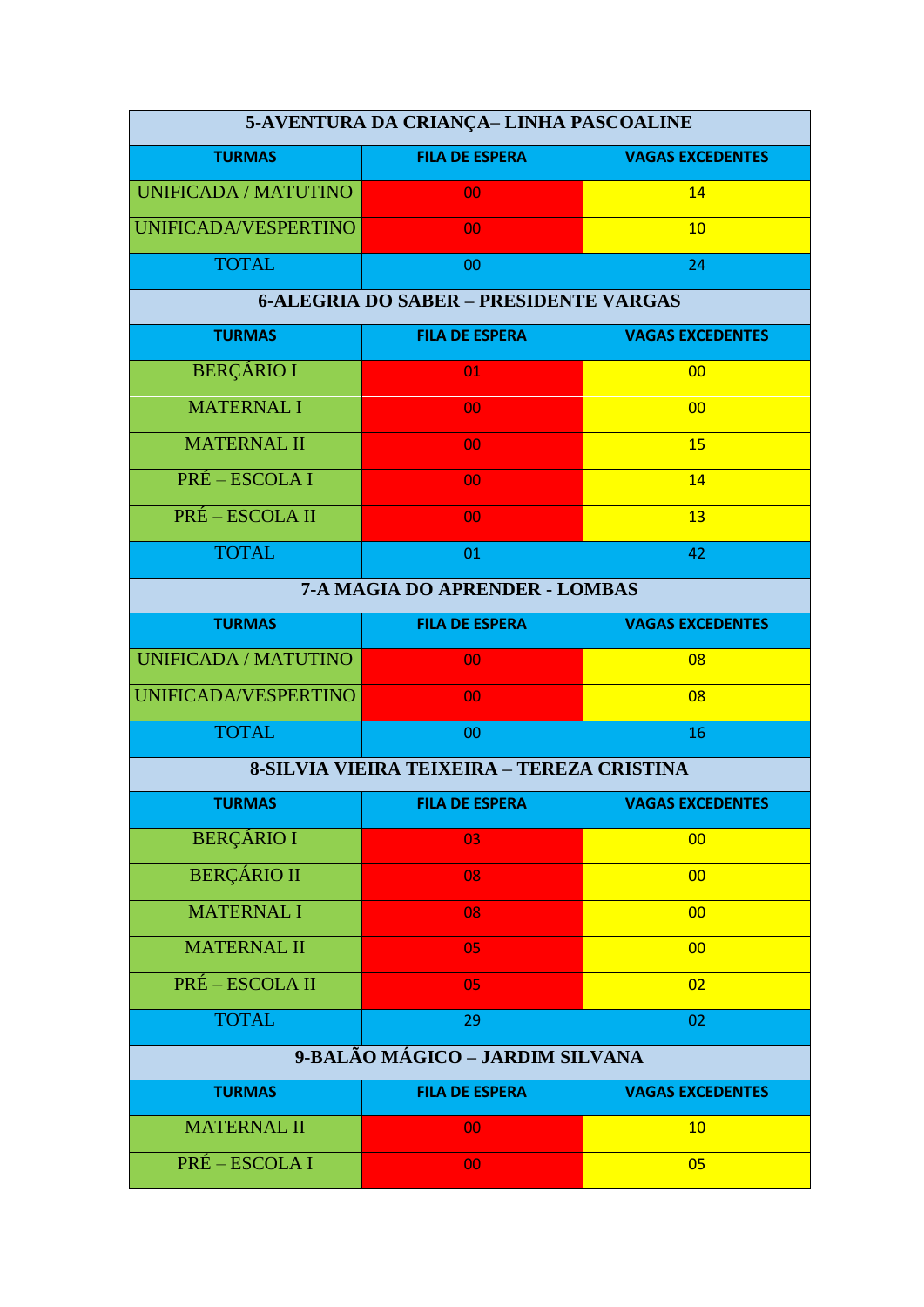| PRÉ – ESCOLA II    | 00                                      | 05                      |
|--------------------|-----------------------------------------|-------------------------|
| <b>TOTAL</b>       | 00                                      | 20                      |
|                    | <b>10-BRANCA DE NEVE-ANA ELISA</b>      |                         |
| <b>TURMAS</b>      | <b>FILA DE ESPERA</b>                   | <b>VAGAS EXCEDENTES</b> |
| PRÉ – ESCOLA I     | 00                                      | 00                      |
| PRÉ – ESCOLA II    | 00                                      | 14                      |
| <b>UNIFICADA</b>   | 00                                      | 05                      |
| <b>TOTAL</b>       | 00                                      | 19                      |
|                    | <b>11-CHAPEUZINHO VERMELHO - AURORA</b> |                         |
| <b>TURMAS</b>      | <b>FILA DE ESPERA</b>                   | <b>VAGAS EXCEDENTES</b> |
| <b>MATERNAL I</b>  | 14                                      | 00                      |
| PRÉ – ESCOLA I     | 00                                      | 01                      |
| PRÉ – ESCOLA II    | 00                                      | 08                      |
| <b>UNIFICADA</b>   | 00                                      | 08                      |
| <b>TOTAL</b>       | 14                                      | 17                      |
|                    | 12-CINDERELA - MARILI                   |                         |
|                    |                                         |                         |
| <b>TURMAS</b>      | <b>FILA DE ESPERA</b>                   | <b>VAGAS EXCEDENTES</b> |
| <b>MATERNAL I</b>  | 02                                      | 01                      |
| <b>MATERNAL II</b> | 03                                      | 00                      |
| PRÉ – ESCOLA I     | 00                                      | 00                      |
| PRÉ – ESCOLA II    | 00                                      | 00                      |
| <b>TOTAL</b>       | 05                                      | 01                      |
|                    | 13-CRIANÇA FELIZ - JUSSARA              |                         |
| <b>TURMAS</b>      | <b>FILA DE ESPERA</b>                   | <b>VAGAS EXCEDENTES</b> |
| <b>UNIFICADA</b>   | 03                                      | 07                      |
| <b>TOTAL</b>       | 03                                      | 07                      |
|                    | 14- CANTINHO DO SORRISO - ESPLANADA     |                         |
| <b>UNIFICADA</b>   | 00                                      | 11                      |
| <b>TOTAL</b>       | 00                                      | 11                      |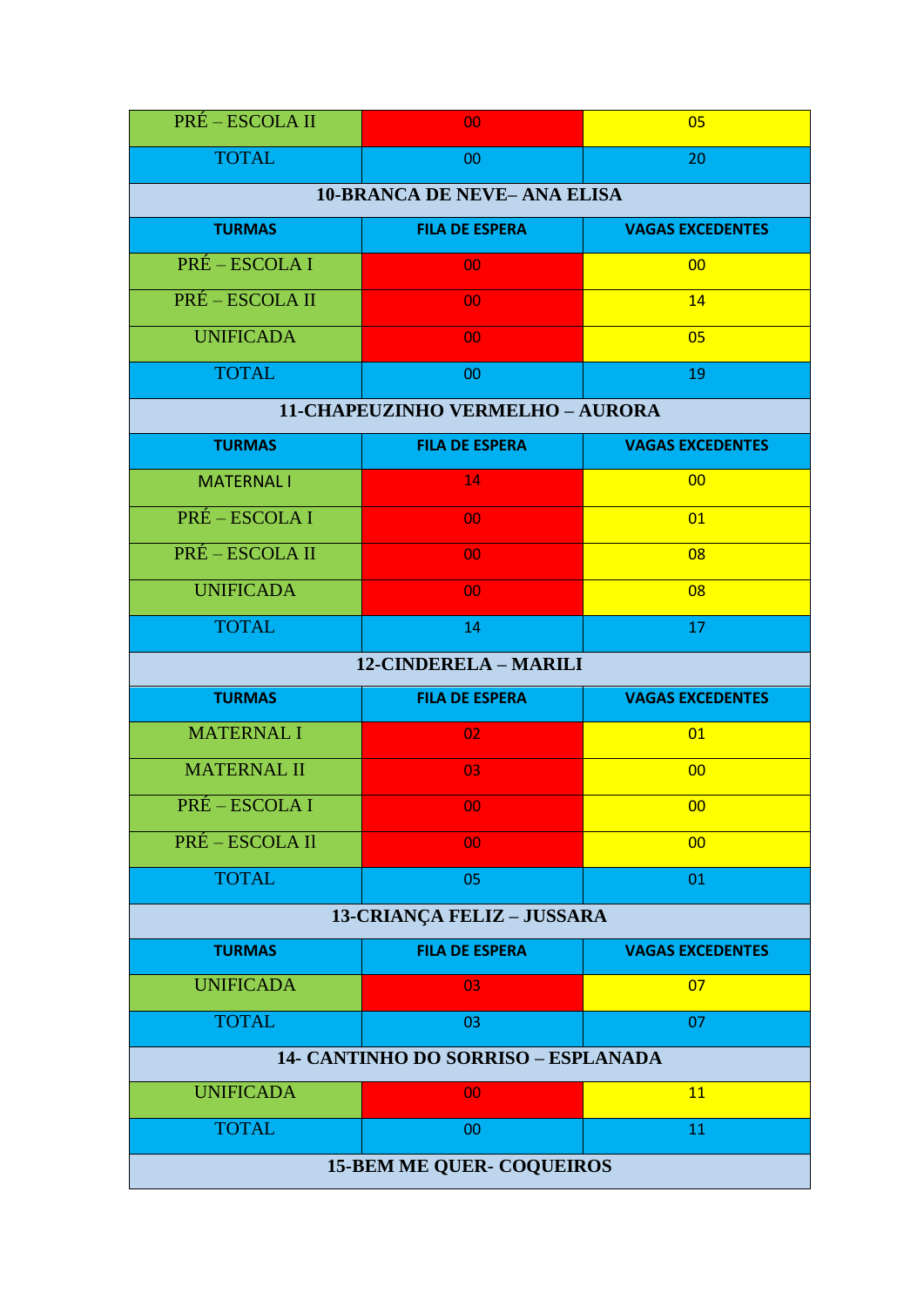| <b>TURMAS</b>      | <b>FILA DE ESPERA</b>                  | <b>VAGAS EXCEDENTES</b> |
|--------------------|----------------------------------------|-------------------------|
| <b>UNIFICADA</b>   | 00                                     | 17                      |
| <b>TOTAL</b>       | 00                                     | 17                      |
|                    | 16-CARROSSEL - POÇO OITO               |                         |
| <b>TURMAS</b>      | <b>FILA DE ESPERA</b>                  | <b>VAGAS EXCEDENTES</b> |
| <b>UNIFICADA</b>   | 03                                     | 13                      |
| <b>TOTAL</b>       | 03                                     | 13                      |
|                    | <b>17-FAVINHO DE MEL- CENTRO</b>       |                         |
| <b>TURMAS</b>      | <b>FILA DE ESPERA</b>                  | <b>VAGAS EXCEDENTES</b> |
| <b>MATERNAL II</b> | 00                                     | 06                      |
| PRÉ – ESCOLA I     | 00                                     | 02                      |
| PRÉ – ESCOLA II    | 00                                     | 06                      |
| <b>TOTAL</b>       | 00                                     | 14                      |
|                    | 18-GIRASSOL-BARRACÃO                   |                         |
| <b>TURMAS</b>      | <b>FILA DE ESPERA</b>                  | <b>VAGAS EXCEDENTES</b> |
| <b>UNIFICADA</b>   | 00                                     | 00                      |
| <b>TOTAL</b>       | 00                                     | 00                      |
|                    | 19-JARDIM ENCANTADO - PONTA DO MATO    |                         |
| <b>TURMAS</b>      | <b>FILA DE ESPERA</b>                  | <b>VAGAS EXCEDENTES</b> |
| <b>UNIFICADA</b>   | 00                                     | 13                      |
| <b>TOTAL</b>       | 00                                     | 13                      |
|                    | 20-JOÃO DA ROCHA PORTO - RIO DOS ANJOS |                         |
| <b>TURMAS</b>      | <b>FILA DE ESPERA</b>                  | <b>VAGAS EXCEDENTES</b> |
| <b>UNIFICADA</b>   | 00                                     | 01                      |
| <b>TOTAL</b>       | 00                                     | 01                      |
|                    | 21-MUNDO DA IMAGINAÇÃO - SANTA CRUZ    |                         |
| <b>TURMAS</b>      | <b>FILA DE ESPERA</b>                  | <b>VAGAS EXCEDENTES</b> |
| <b>UNIFICADA</b>   | 00                                     | 11                      |
| <b>TOTAL</b>       | 00                                     | 11                      |
|                    | 22-MUNDO ENCANTADO - RIO ACIMA         |                         |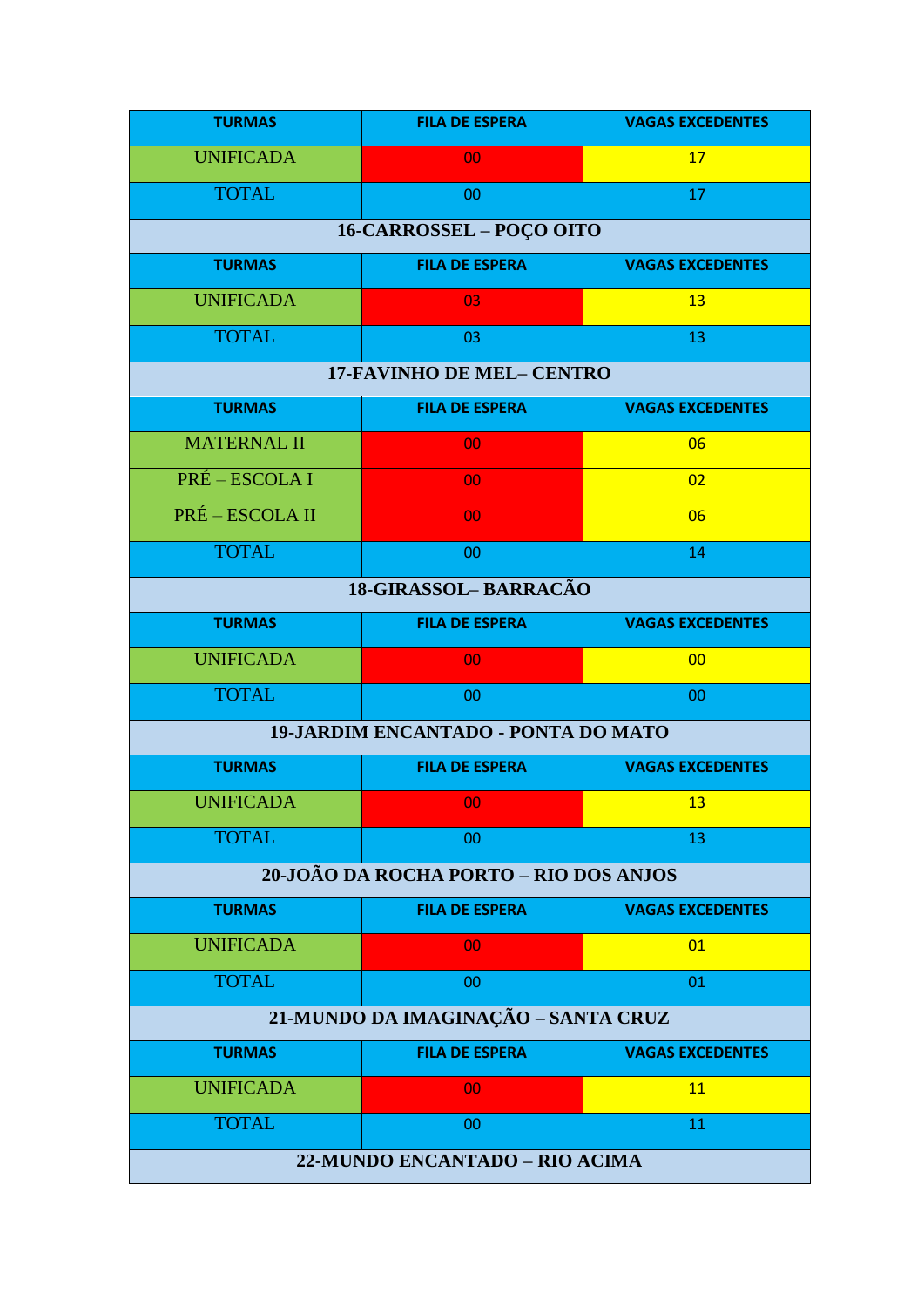| <b>TURMAS</b>               | <b>FILA DE ESPERA</b>                  | <b>VAGAS EXCEDENTES</b> |
|-----------------------------|----------------------------------------|-------------------------|
| PRÉ-ESCOLAI                 | 00 <sub>1</sub>                        | 07                      |
| PRÉ-ESCOLA II               | 00                                     | <b>11</b>               |
| <b>TOTAL</b>                | 00                                     | 18                      |
|                             | 23-PEQUENO MUNDO - CRISTO REI          |                         |
| <b>TURMAS</b>               | <b>FILA DE ESPERA</b>                  | <b>VAGAS EXCEDENTES</b> |
| <b>UNIFICADA</b>            | 00                                     | 05                      |
| PRÉ-ESCOLA II               | 00                                     | 05                      |
| <b>TOTAL</b>                | 00                                     | 10                      |
|                             | 24-PEQUENO PRÍNCIPE- RAICHASCKI        |                         |
| <b>TURMAS</b>               | <b>FILA DE ESPERA</b>                  | <b>VAGAS EXCEDENTES</b> |
| PRÉ – ESCOLA I              | 00                                     | 04                      |
| PRÉ – ESCOLA II             | 00                                     | 11                      |
| <b>UNIFICADA</b>            | 00                                     | 04                      |
| <b>TOTAL</b>                | 00                                     | 19                      |
| 25-PEDRO NOVACK - DEMBOSCKI |                                        |                         |
|                             |                                        |                         |
| <b>TURMAS</b>               | <b>FILA DE ESPERA</b>                  | <b>VAGAS EXCEDENTES</b> |
| <b>UNIFICADA</b>            | 00                                     | 11                      |
| <b>TOTAL</b>                | 00                                     | 11                      |
|                             | 26-PRÍNCIPE ENCANTADO - VILA NOVA      |                         |
| <b>TURMAS</b>               | <b>FILA DE ESPERA</b>                  | <b>VAGAS EXCEDENTES</b> |
| <b>MATERNAL II</b>          | 03                                     | 00                      |
| PRÉ – ESCOLA I              | 00                                     | 00                      |
| PRÉ – ESCOLA II             | 01                                     | 00                      |
| <b>TOTAL</b>                | 04                                     | 00                      |
|                             | 27-PARAÍSO DA MAMÃE - JARDIM ELISABETE |                         |
| <b>TURMAS</b>               | <b>FILA DE ESPERA</b>                  | <b>VAGAS EXCEDENTES</b> |
| <b>BERÇÁRIO I</b>           | 02                                     | 01                      |
| <b>BERÇÁRIO II</b>          | 02                                     | 00                      |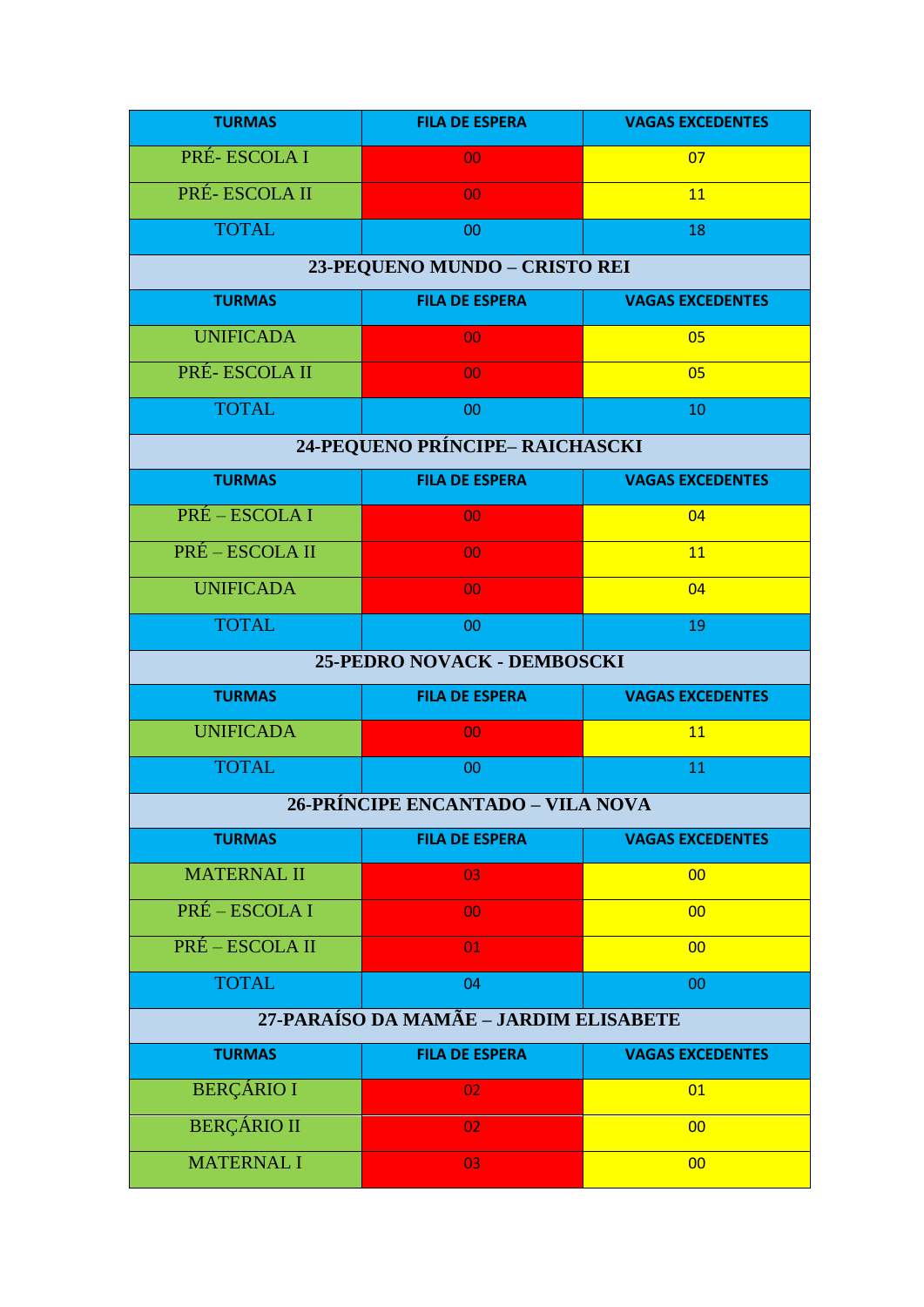| <b>MATERNAL II</b>                       | 00                                       | 00                      |
|------------------------------------------|------------------------------------------|-------------------------|
| <b>MATERNAL IV</b>                       | 01                                       | 02                      |
| <b>MATERNAL V</b>                        | 00                                       | 00                      |
| <b>BERÇARIO III</b>                      | 00                                       | 00                      |
| <b>TOTAL</b>                             | 08                                       | 03                      |
|                                          | 28-PEQUENO POLEGAR - JARDIM ELISABETE    |                         |
| <b>TURMAS</b>                            | <b>FILA DE ESPERA</b>                    | <b>VAGAS EXCEDENTES</b> |
| <b>UNIFICADA</b>                         | 00                                       | 01                      |
| <b>MATERNAL II</b>                       | 00                                       | 03                      |
| PRÉ-ESCOLAR II                           | 00                                       | 00                      |
| <b>TOTAL</b>                             | 00                                       | 04                      |
|                                          | 29-REINO ENCANTADO-VILA SÃO JOSÉ         |                         |
| <b>TURMAS</b>                            | <b>FILA DE ESPERA</b>                    | <b>VAGAS EXCEDENTES</b> |
| <b>MATERNAL II</b>                       | 00                                       | 02                      |
| PRÉ-ESCOLA I                             | 00                                       | 02                      |
| PRÉ-ESCOLAR II                           | 00                                       | 05                      |
| <b>TOTAL</b>                             | 00                                       | 09                      |
|                                          | 30-TEMPO FELIZ - NOSSA SENHORA DE FÁTIMA |                         |
| <b>TURMAS</b>                            | <b>FILA DE ESPERA</b>                    | <b>VAGAS EXCEDENTES</b> |
| PRÉ-ESCOLA II                            | 00                                       | 11                      |
| <b>UNIFICADA</b>                         | 00                                       | 11                      |
| PRÉ I                                    | 00                                       | 00                      |
| <b>TOTAL</b>                             | 00                                       | 22                      |
|                                          | 31-TEMPO DE BRINCAR - LINHA GONÇALVES    |                         |
| <b>TURMAS</b>                            | <b>FILA DE ESPERA</b>                    | <b>VAGAS EXCEDENTES</b> |
| <b>UNIFICADO</b>                         | 00                                       | 05                      |
| <b>TOTAL</b>                             | 00                                       | 05                      |
| 32-ZILDA ARNS NEUMANN - PRIMEIRO DE MAIO |                                          |                         |
| <b>TURMAS</b>                            | <b>FILA DE ESPERA</b>                    | <b>VAGAS EXCEDENTES</b> |
| <b>BERÇÁRIO I</b>                        | 00                                       | 01                      |